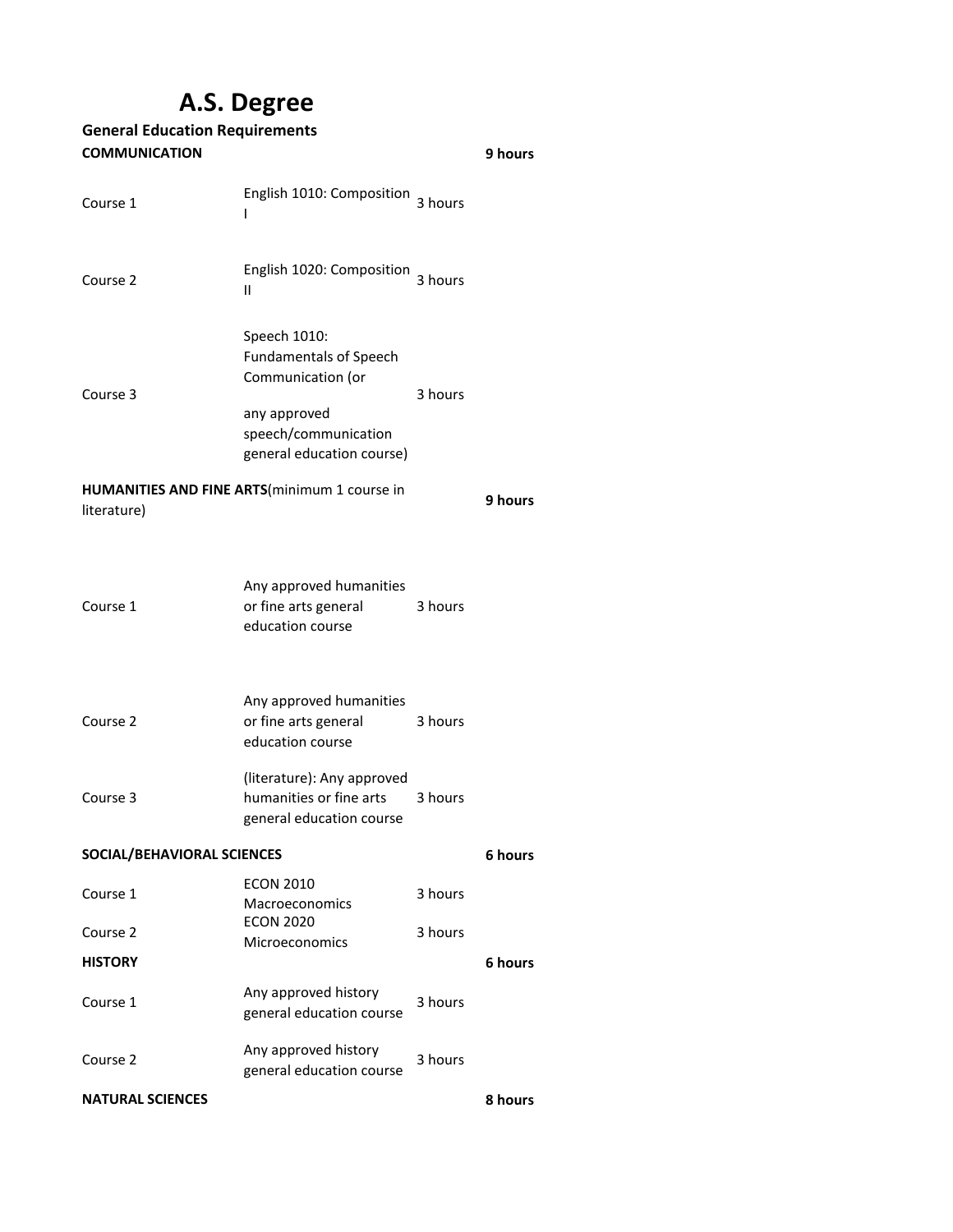| Course 1                                                             | Any approved Natural<br>Sciences general<br>education course                       | 4 hours            |          |
|----------------------------------------------------------------------|------------------------------------------------------------------------------------|--------------------|----------|
| Course 2                                                             | Any approved Natural<br>Sciences general<br>education course                       | 4 hours            |          |
| <b>MATHEMATICS</b>                                                   |                                                                                    |                    | 3 hours  |
| Course 1                                                             | <b>MATH 1530</b><br>Probability/Statistics*                                        | 3 hours            |          |
| <b>GENERAL EDUCATION TOTAL</b>                                       |                                                                                    |                    | 41 hours |
| <b>Area of Emphasis</b>                                              |                                                                                    |                    |          |
| Course 1                                                             | ACCT 1010 Principles of<br><b>Accounting I</b>                                     | 3 hours            |          |
| Course 2                                                             | ACCT 1020 Principles of<br><b>Accounting II</b>                                    | 3 hours            |          |
| Course 3                                                             | MATH 1630 Finite<br><b>Mathematics OR College</b><br>Algebra (MATH 1130 or         | 3 hours            |          |
|                                                                      | MATH 1710)** OR guided<br>elective course**                                        |                    |          |
| Course 4                                                             | MATH 1830 Calculus for<br>Business/comparable<br>calculus course, OR any<br>guided | 3 hours            |          |
| Course 5                                                             | elective course***<br>INFS 1010 Computer<br>Applications                           | 3 hours            |          |
|                                                                      | <b>FOREIGN LANGUAGE</b><br><b>GUIDED ELECTIVES</b>                                 | 0 hours<br>4 hours |          |
| <b>AREA OF EMPHASIS REQUIREMENTS &amp; ELECTIVES</b><br><b>TOTAL</b> |                                                                                    | 19 hours           |          |
| <b>DEGREE TOTAL</b>                                                  |                                                                                    | 60 hours           |          |
| <b>NOTES:</b>                                                        |                                                                                    |                    |          |
| COMPLETE MATH 2050,                                                  | *STUDENTS TRANSFERRING TO UT KNOXVILLE SHOULD                                      |                    |          |
| CALCULUS-BASED PROBABILITY AND STATISTICS.                           |                                                                                    |                    |          |
| <b>KNOXVILLE SHOULD TAKE</b>                                         | ** STUDENTS TRANSFERRING TO ETSU, MTSU OR UT                                       |                    |          |